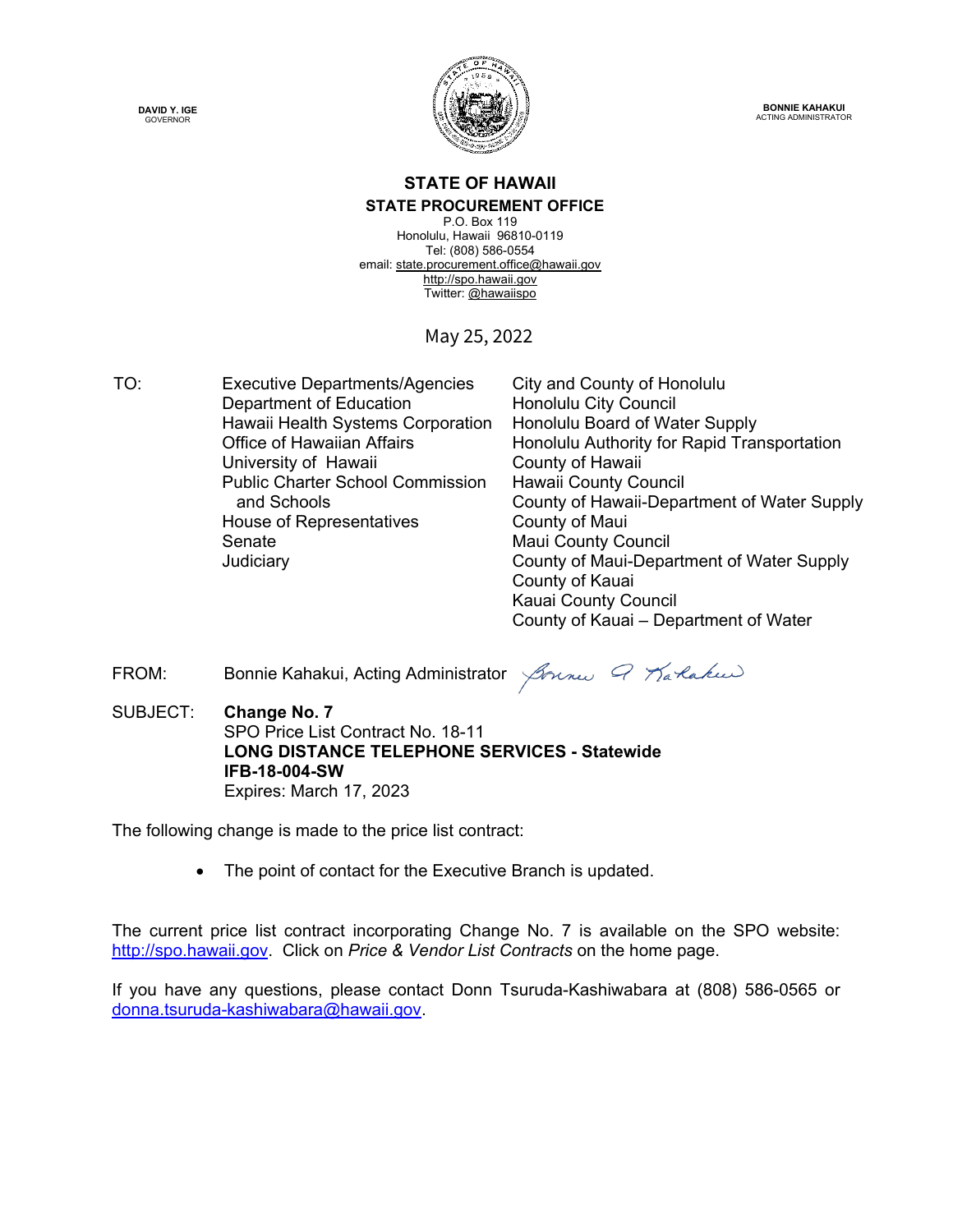# **WHERE TO FIND**:

| Non-Profit, Contractor, Vendor Codes, Compliance, State GET, Regulatory Fees 4-6 |  |
|----------------------------------------------------------------------------------|--|
| pCard, Purchase Orders, Payments, Vendor and Product Evaluation  6               |  |
|                                                                                  |  |
|                                                                                  |  |
|                                                                                  |  |
|                                                                                  |  |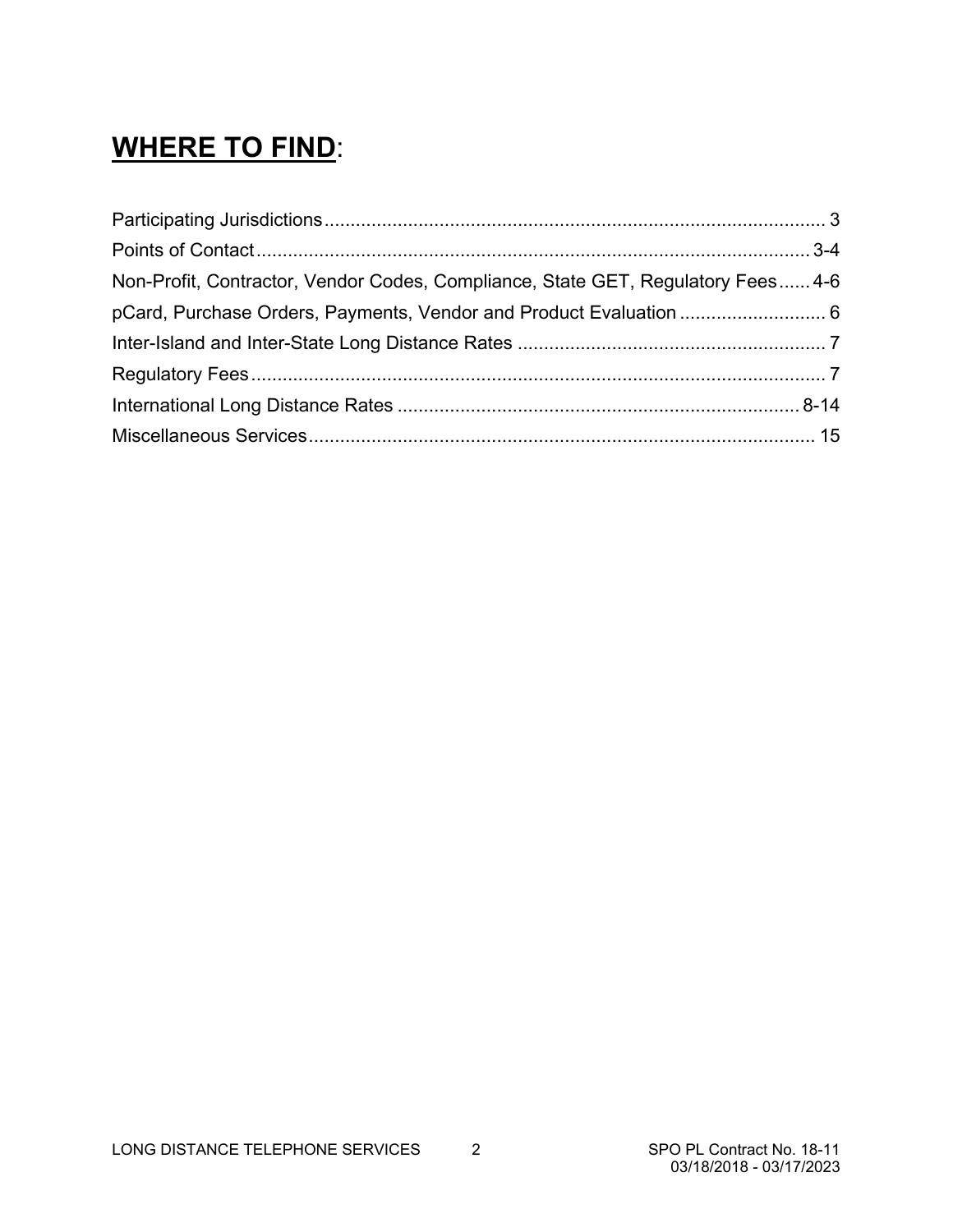# **STATE OF HAWAII STATE PROCUREMENT OFFICE**

## **SPO Price List Contract No. 18-11**

Replaces SPO PL Contract No. 12-10 Includes Change No. 7 Effective: 05/27/2022

### *THIS SPO PRICE LIST CONTRACT IS FOR AUTHORIZED BUSINESS USE ONLY*

### **LONG DISTANCE TELEPHONE SERVICES - STATEWIDE**  (IFB-18-004-SW) **March 18, 2018 to March 17, 2023**

**PARTICIPATING JURISDICTIONS** listed below have signed a cooperative agreement and/or a memorandum of agreement with the SPO and are authorized to utilize this price list contract.

| <b>Executive Departments/Agencies</b>   | City and County of Honolulu                  |
|-----------------------------------------|----------------------------------------------|
| Department of Education                 | <b>Honolulu City Council</b>                 |
| Hawaii Health Systems Corporation       | Honolulu Board of Water Supply               |
| <b>Office of Hawaiian Affairs</b>       | Honolulu Authority for Rapid Transportation  |
| University of Hawaii                    | County of Hawaii                             |
| <b>Public Charter School Commission</b> | <b>Hawaii County Council</b>                 |
| and Schools                             | County of Hawaii - Department of Water Suppl |
| House of Representatives                | County of Maui                               |
| Senate                                  | <b>Maui County Council</b>                   |
| Judiciary                               | County of Maui – Department of Water Supply  |
|                                         | County of Kauai                              |
|                                         | Kauai County Council                         |
|                                         | County of Kauai – Department of Water        |

The participating jurisdictions are not required but may purchase from this price list contract, and requests for exception from the contract are not required. Participating jurisdictions are allowed to purchase from other contractors, however, HRS chapter 103D and the procurement rules apply to purchases using the applicable procurement method and its procedures, such as small purchases or competitive sealed bidding. The decision to use this contract or to solicit pricing from other sources will be at the discretion of the participating jurisdiction.

**POINTS OF CONTACT.** Questions regarding the products listed, ordering, pricing, and status should be directed to the Contractor.

### **Technical questions and concerns regarding the contract shall be addressed to Vincent Hoang, ETS Chief Information Security Officer at (808) 587-1212.**

Procurement questions or concerns may be directed as follows:

| <b>Jurisdiction</b> | Name:                 | <b>Phone</b> | FAX | <u>lE-mail</u>                   |
|---------------------|-----------------------|--------------|-----|----------------------------------|
| <b>Executive</b>    | <b>IDonn Tsuruda-</b> |              |     | 586-0565 586-0570 donna tsuruda- |
|                     | <u>IKashiwabara</u>   |              |     | $kashi$ wabara@hawaii.gov        |

**Water Supply**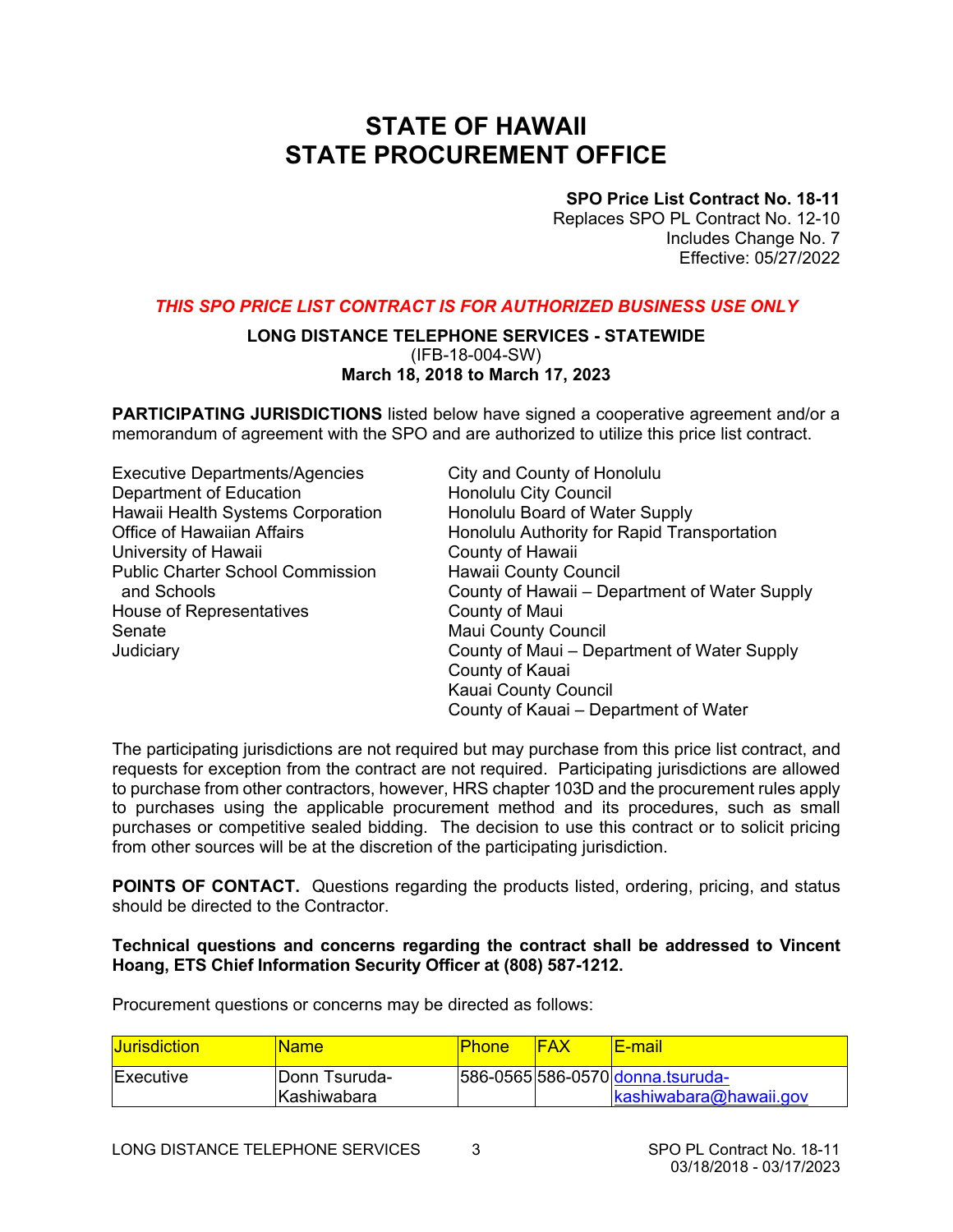| <b>Jurisdiction</b>                               | <b>Name</b>                | <b>Phone</b> | <b>FAX</b> | E-mail                                                              |
|---------------------------------------------------|----------------------------|--------------|------------|---------------------------------------------------------------------|
| <b>DOE</b>                                        | <b>Procurement Staff</b>   |              |            | 675-0130 675-0133 G-OFS-DOE-                                        |
|                                                   |                            |              |            | Procurement@k12.hi.us                                               |
| <b>HHSC</b>                                       | Nancy Delima               | 359-0994     |            | ndelima@hhsc.org                                                    |
| <b>OHA</b>                                        | <b>Christopher Stanley</b> |              |            | 594-1833 594-1865 chriss@oha.org                                    |
| UH                                                | Karlee Hirashima           |              |            | 956-8687 956-2093 karlee@hawaii.edu                                 |
| <b>Public Charter</b><br><b>School Commission</b> | Danny Vasconcellos         |              |            | 586-3775 586-3776 dannny vasconcellos@spcsc.                        |
| and Schools                                       |                            |              |            | hawaii.gov                                                          |
| House                                             | <b>Brian Takeshita</b>     |              |            | 586-6423 586-6401 takeshita@capitol.hawaii.gov                      |
| Senate                                            | Carol Taniguchi            |              |            | 586-6720 586-6719 c.taniquchi@capitol.hawaii.go                     |
|                                                   |                            |              |            |                                                                     |
| Judiciary                                         | <b>Tritia Cruz</b>         |              |            | 538-5805 538-5802 tritia.l.cruz@courts.hawaii.gov                   |
| <b>C&amp;C of Honolulu</b>                        |                            |              |            | Procurement Specialist 768-5535 768-3299 bfspurchasing@honolulu.gov |
| <b>Honolulu City</b>                              | Kendall Amazaki, Jr.       | 768-5084     |            | kamazaki@honolulu.gov                                               |
| Council                                           | Nanette Saito              |              |            | 768-5085 768-5011  <mark>nsaito@honolulu.gov</mark>                 |
| Honolulu Board of                                 | <b>Procurement Office</b>  | 748-5071     |            | fn procurement@hbws.org                                             |
| <b>Water Supply</b><br><b>HART</b>                | Dean Matro                 | 768-6246     |            | dean.matro@honolulu.gov                                             |
| County of Hawaii                                  | Diane Nakagawa             | 961-8440     |            | diane.nakagawa@hawaiicoun                                           |
|                                                   |                            |              |            | ty.gov                                                              |
| <b>Hawaii County</b><br>Council                   | Diane Nakagawa             |              |            | 961-8440 961-8248 diane.nakagawa@hawaiicoun<br>ty.gov               |
| County of Hawaii -                                | Ka'iulani Matsumoto        |              |            | 961-8050 961-8657 Kmatsumoto@hawaiidws.org                          |
| Department of Water                               |                            | ext. 224     |            |                                                                     |
| Supply<br>County of Maui                          | Jared Masuda               | 463-3816     |            | jared.masuda@co.maui.hi.us                                          |
| Maui County Council Marlene Rebugio               |                            | 270-7838     |            | marlene.rebugio@mauicounty                                          |
|                                                   |                            |              |            | <u>us</u>                                                           |
|                                                   |                            |              |            |                                                                     |
| County of Maui-<br>Department of Water            | Kenneth L. Bissen          |              |            | 270-7684 270-7136 ken.bissen@co.maui.hi.us                          |
| Supply                                            |                            |              |            |                                                                     |
| County of Kauai                                   | <b>Ernest Barreira</b>     |              |            | 241-4295 241-6297 <i>ebarreira@kauai.gov</i>                        |
| <b>Kauai County</b>                               | Codie Tabalba              |              |            | 241-4193 241-6349 ctabalba@kauai.gov                                |
| Council                                           | <b>Scott Sato</b>          |              |            | 241-4810 241-6349 ssato@kauai.gov                                   |
| County of Kauai-                                  | <b>Marcelino Soliz</b>     |              |            | 245-5470 241-5813 msoliz@kauaiwater.org                             |
| Department of Water                               |                            |              |            |                                                                     |
|                                                   |                            |              |            |                                                                     |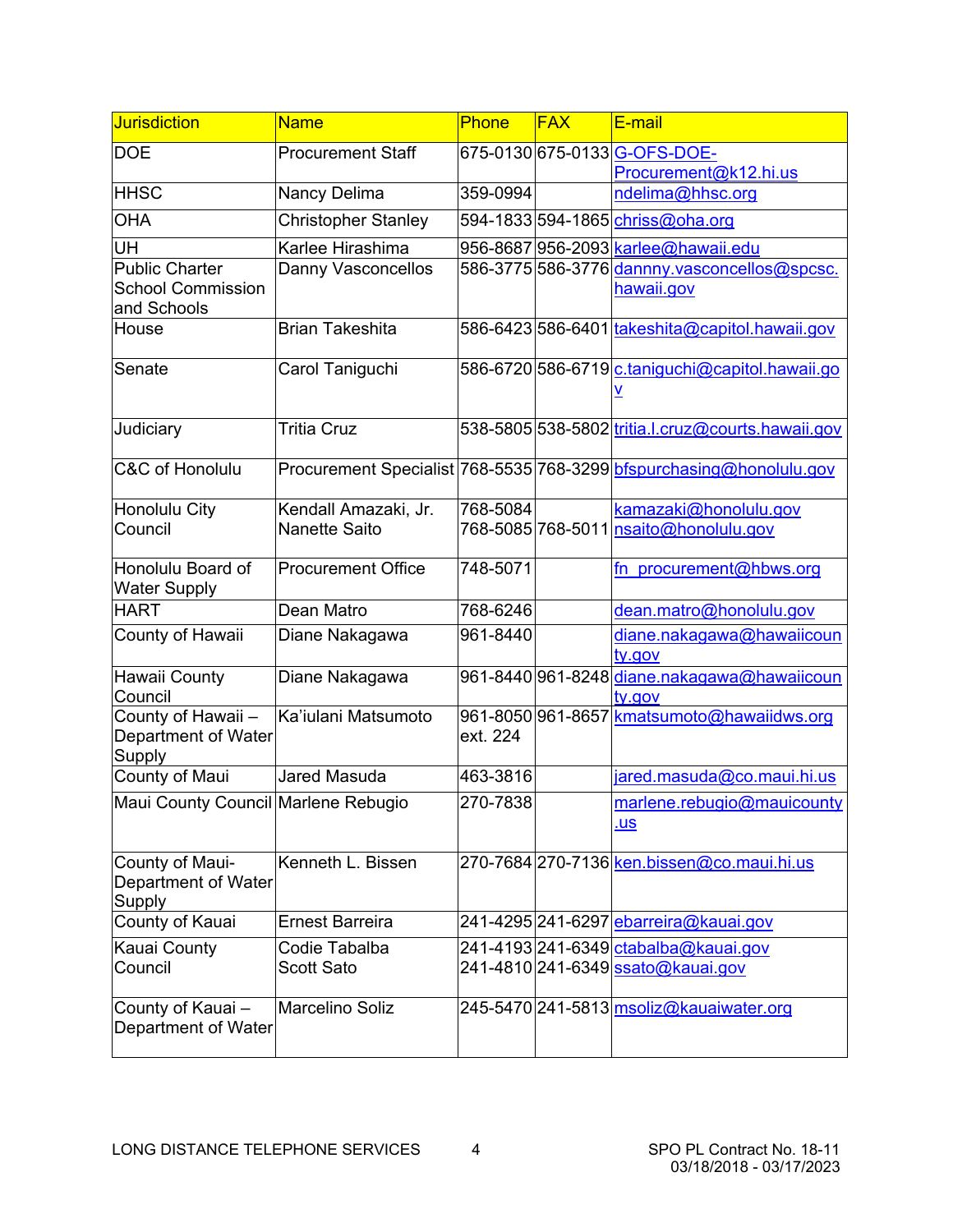**USE OF THIS PRICE LIST CONTRACT BY NONPROFIT ORGANIZATIONS.** Pursuant to HRS §103D-804, nonprofit organizations with current purchase of service contracts (HRS chapter 103F) have been invited to participate in the SPO price and vendor list contracts.

A listing of these nonprofit organizations is available at the SPO website: [http://spo.hawaii.gov.](http://spo.hawaii.gov/) Click on *For Vendors > Non-Profits > Cooperative Purchasing Program > View the list of qualifying nonprofits eligible to participate in cooperative purchasing.*

If a non-profit wishes to purchase from an SPO price or vendor list contract, the nonprofit must obtain approval from each Contractor (participation must be mutually agreed upon, for example). A Contractor may choose to deny participation by a nonprofit. However, if a nonprofit and Contractor mutually agree to this arrangement, it is understood that the nonprofit will retain its right to purchase from other than an SPO price list Contractor(s).

**CONTRACTOR.** Hawaiian Telcom, Inc. is the authorized contractor to provide Long Distance Telephone Services to the State of Hawaii.

| <b>Business Address:</b> | <b>Remittance Address:</b> |
|--------------------------|----------------------------|
| Hawaiian Telcom, Inc.    | Hawaiian Telcom, Inc.      |
| 1177 Bishop Street       | P.O. Box 30770             |
| Honolulu, HI 96813       | Honolulu, HI 96820-0770    |

Contact Person: Charley Lambert Phone: (808) 546-4174 Fax: (808) 546-8288 Email: [charley.lambert@hawaiiantel.com](mailto:charley.lambert@hawaiiantel.com)

**VENDOR CODES** for annotation on purchase orders are obtainable from the *Alphabetical Vendor Edit Table* available at your department's fiscal office. Agencies are cautioned that the remittance address on an invoice may be different from the address of the vendor code annotated on the purchase order.

**COMPLIANCE PURSUANT TO HRS §103D-310(c).** Prior to awarding this contract, the SPO verified compliance of the Contractor(s) named in the SPO Price List Contract No. 18-11. *No further compliance verification is required prior to issuing a contract, purchase order, or pCard payment when utilizing this contract.*

**STATE GENERAL EXCISE TAX (GET) AND COUNTY SURCHARGE** shall not exceed the following rates if the seller elects to pass on the charges to its customers. The GET is not applied to shipping or delivery charges.

|        | County        | <b>State</b> | Max Pass- | <b>Expiration of</b> |
|--------|---------------|--------------|-----------|----------------------|
| County | Surcharge Tax | GET          | On Tax    | Surcharge Tax Rate   |
|        | Rate          |              | Rate      |                      |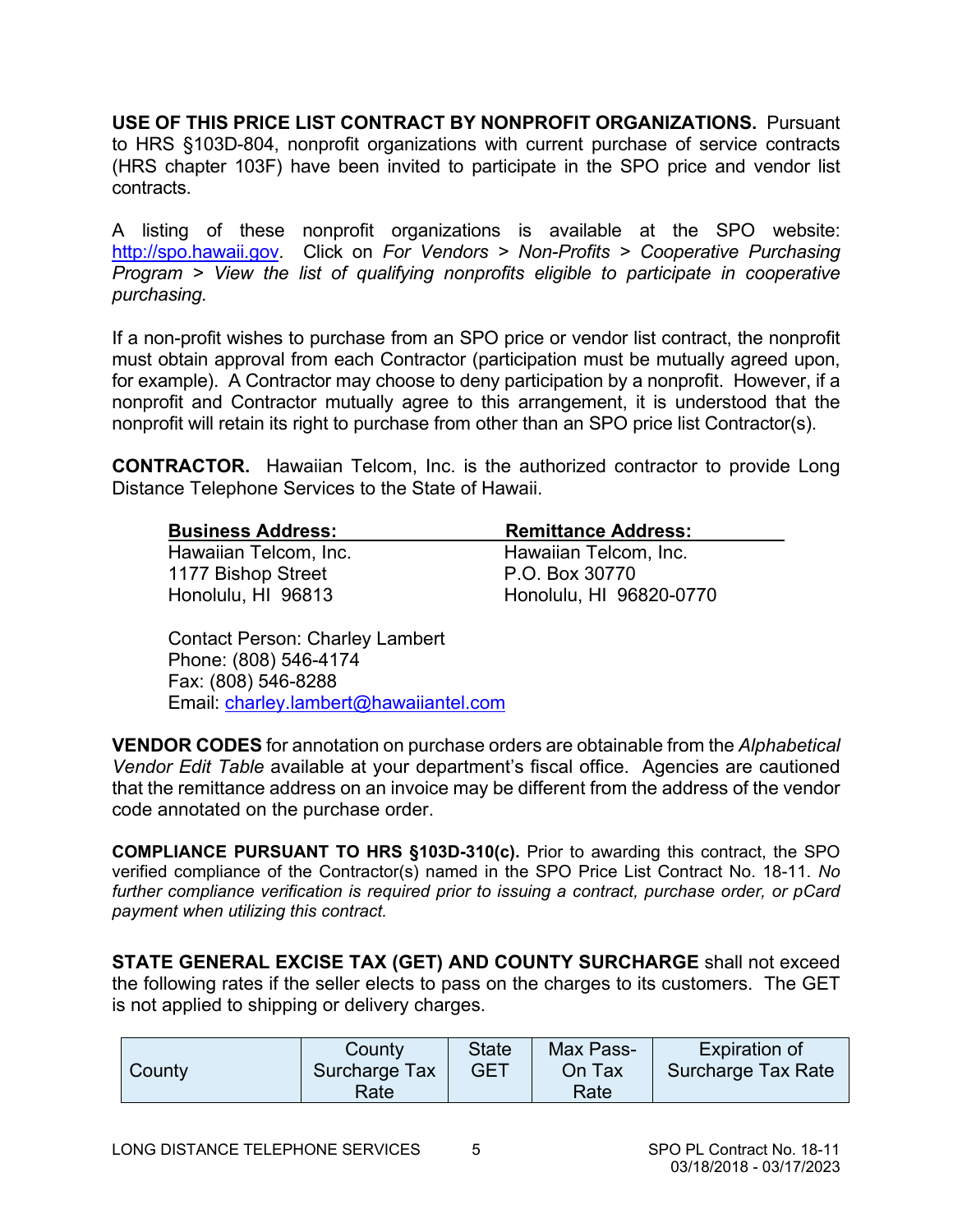| C&C of Honolulu                                  | 0.50%   | 4.0% | 4.7120% | 12/31/2030          |
|--------------------------------------------------|---------|------|---------|---------------------|
| Hawaii                                           | 0.50%   | 4.0% | 4.7120% | 12/31/2030          |
| County of Maui<br>(including Molokai &<br>Lanai) | $0.0\%$ | 4.0% | 4.1666% | No county surcharge |
| Kauai                                            | 0.50%   | 4.0% | 4.7120% | 12/31/2030          |

The GET or use tax and county surcharge may be added to the invoice as a separate line item and shall not exceed the current max pass-on tax rate(s) for each island.

County surcharges on State General Excise (GE) tax or Use Tax may be visibly passed on but are not required. For more information on county surcharges and the max passon tax rate, please visit the Department of Taxation's website at [http://tax.hawaii.gov/geninfo/countysurcharge.](http://tax.hawaii.gov/geninfo/countysurcharge)

**REGULATORY FEES:** The Regulatory Fees (Universal Service Charge, State Public Service Company Tax, PUC Fee, GET Interstate Toll, and Hawaii TRS) may be added to the invoice as a separate line item.

**PURCHASING CARD (pCard).** The State of Hawaii Purchasing Card (pCard) is required to be used by the Executive departments/agencies, excluding DOE, OHA, HHSC, and UH, for orders totaling less than \$2,500. For purchases of \$2,500 or more, agencies may use the pCard, subject to its credit limit, or issue a purchase order.

**PURCHASE ORDERS** may be issued for purchases of \$2,500 or more; and for vendors who either do not accept the pCard, set minimum order requirements before accepting the pCard for payment, or charge its customers a transaction fee for the usage.

**SPO PRICE LIST CONTRACT NO. 18-11** shall be typed on purchase orders issued against this price list contract. For pCard purchases, the SPO PL Contract No. 18-11 shall be notated on the appropriate transaction document.

**PAYMENTS** are to be made to the remittance address of the Contractor. HRS §103-10, HRS, provides that the State shall have thirty (30) calendar days after receipt of invoice or satisfactory completion of the contract to make payment.

**VENDOR AND PRODUCT EVALUATION.** Form SPO-012, Evaluation: Vendor or Product, to address concerns on this price list contract, is available to agencies at the SPO website: [http://spo.hawaii.gov.](http://spo.hawaii.gov/) Click on *Forms* on the home page.

**PRICE OR VENDOR LIST CONTRACT AVAILABLE ON THE INTERNET** at the SPO website: [http://spo.hawaii.gov.](http://spo.hawaii.gov/) Click on *Price & Vendor List Contracts* on the home page.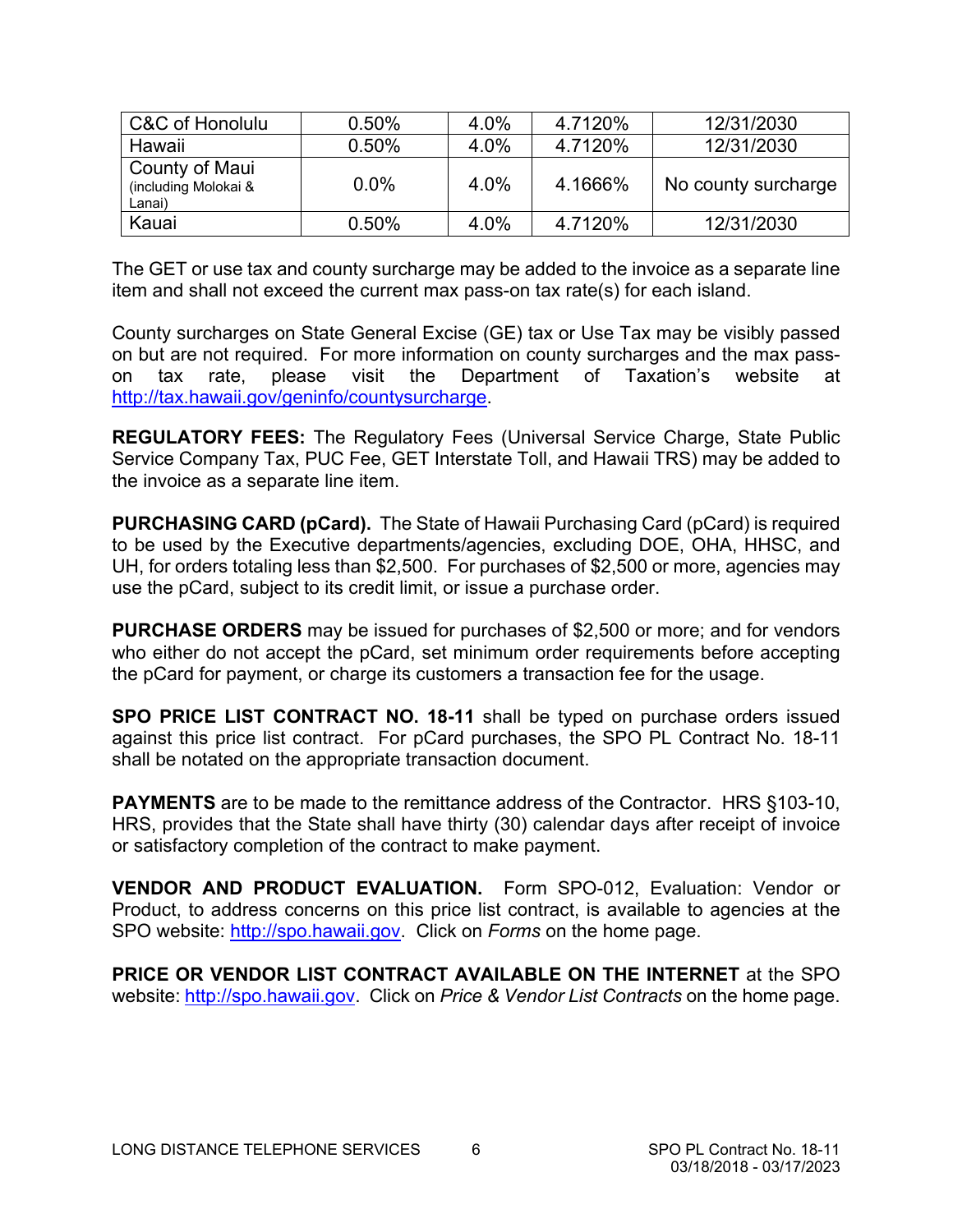# **RATES**

| <b>INTER-ISLAND AND INTER-STATE LONG DISTANCE TELEPHONE RATE</b> |                        |  |  |  |
|------------------------------------------------------------------|------------------------|--|--|--|
| <b>DESCRIPTION</b>                                               | <b>RATE PER MINUTE</b> |  |  |  |
| <b>INTER-ISLAND</b>                                              | \$0.0320               |  |  |  |
| <b>INTER-STATE</b>                                               | \$0.0320               |  |  |  |

| <b>REGULATORY FEES</b> |                                                                   |        |  |  |
|------------------------|-------------------------------------------------------------------|--------|--|--|
| <b>ITEM</b><br>NO.     | <b>DESCRIPTION</b>                                                | Rate   |  |  |
| 1                      | UNIVERSAL SERVICE CHARGE                                          | 19.50% |  |  |
| $\overline{2}$         | STATE GENERAL EXCISE TAX (OAHU)                                   | 4.50%  |  |  |
| 3                      | STATE GENERAL EXCISE TAX (KAUAI, MAUI,<br>HAWAII, MOLOKAI, LANAI) | 4.00%  |  |  |
| 4                      | STATE PUBLIC SERVICE COMPANY TAX                                  | 5.885% |  |  |
| 5                      | <b>PUC FEE</b>                                                    | 0.25%  |  |  |
| 6                      | <b>GET INTERSTATE TOLL</b>                                        | 2.255% |  |  |
|                        | <b>HAWAII TRS</b>                                                 | 0.23%  |  |  |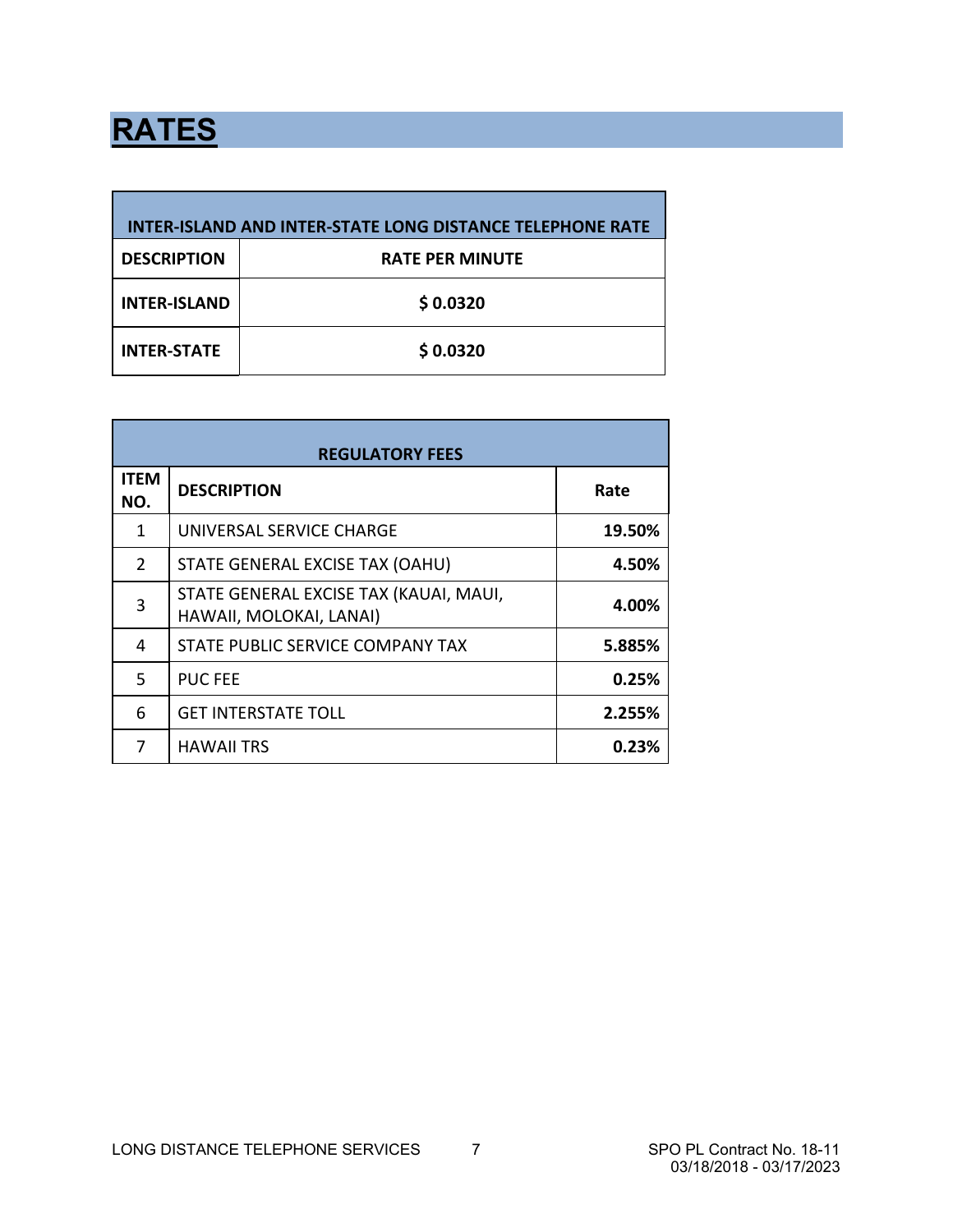| <b>INTERNATIONAL LONG-DISTANCE TELEPHONE RATE</b> |                                  |    |                                  |  |
|---------------------------------------------------|----------------------------------|----|----------------------------------|--|
| <b>ITEM</b><br>NO.                                | <b>COUNTRY</b>                   |    | <b>RATE PER</b><br><b>MINUTE</b> |  |
| 1                                                 | AFGHANISTAN                      | \$ | 0.9075                           |  |
| $\overline{2}$                                    | ALBANIA, REPUBLIC OF             | \$ | 0.2471                           |  |
| 3                                                 | <b>ALGERIA</b>                   | \$ | 0.3937                           |  |
| 4                                                 | AMERICAN SAMOA                   | \$ | 0.0320                           |  |
| 5                                                 | <b>ANDORRA</b>                   | \$ | 0.1314                           |  |
| 6                                                 | <b>ANGOLA</b>                    | \$ | 0.2952                           |  |
| 7                                                 | <b>ANGUILLA</b>                  | \$ | 0.3513                           |  |
| 8                                                 | ANTIGUA (INCLUDING BARBUDA)      | \$ | 0.3315                           |  |
| 9                                                 | <b>ARGENTINA</b>                 | \$ | 0.2055                           |  |
| 10                                                | <b>ARMENIA</b>                   | \$ | 0.6554                           |  |
| 11                                                | <b>ARUBA</b>                     | \$ | 0.2568                           |  |
| 12                                                | <b>ASCENSION ISLAND</b>          | \$ | 0.7908                           |  |
| 13                                                | <b>AUSTRALIA</b>                 | \$ | 0.1143                           |  |
| 14                                                | <b>AUSTRIA</b>                   | \$ | 0.1550                           |  |
| 15                                                | AZERBAIJAN                       | \$ | 0.2917                           |  |
| 16                                                | <b>BAHAMAS</b>                   | \$ | 0.1820                           |  |
| 17                                                | <b>BAHRAIN</b>                   | \$ | 0.3755                           |  |
| 18                                                | BANGLADESH, PEOPLE'S REPUBLIC OF | \$ | 0.5625                           |  |
| 19                                                | <b>BARBADOS</b>                  | \$ | 0.2910                           |  |
| 20                                                | <b>BELARUS</b>                   | \$ | 0.3341                           |  |
| 21                                                | <b>BELGIUM</b>                   | \$ | 0.0975                           |  |
| 22                                                | <b>BELIZE</b>                    | \$ | 0.2956                           |  |
| 23                                                | <b>BENIN, REPUBLIC OF</b>        | \$ | 0.5494                           |  |
| 24                                                | <b>BERMUDA</b>                   | \$ | 0.1410                           |  |
| 25                                                | <b>BHUTAN</b>                    | \$ | 0.3335                           |  |
| 26                                                | <b>BOLIVIA</b>                   | \$ | 0.3343                           |  |
| 27                                                | BOSNIA-HERZEGOVINA, REPUBLIC OF  | \$ | 0.3075                           |  |
| 28                                                | <b>BOTSWANA</b>                  | \$ | 0.2337                           |  |
| 29                                                | <b>BRAZIL</b>                    | \$ | 0.1410                           |  |
| 30                                                | <b>BRITISH VIRGIN ISLANDS</b>    | \$ | 0.2388                           |  |
| 31                                                | <b>BRUNEI</b>                    | \$ | 0.3117                           |  |
| 32                                                | <b>BULGARIA</b>                  | \$ | 0.2527                           |  |
| 33                                                | <b>BURKINA FASO</b>              | \$ | 0.8117                           |  |
| 34                                                | <b>BURUNDI</b>                   | \$ | 0.2897                           |  |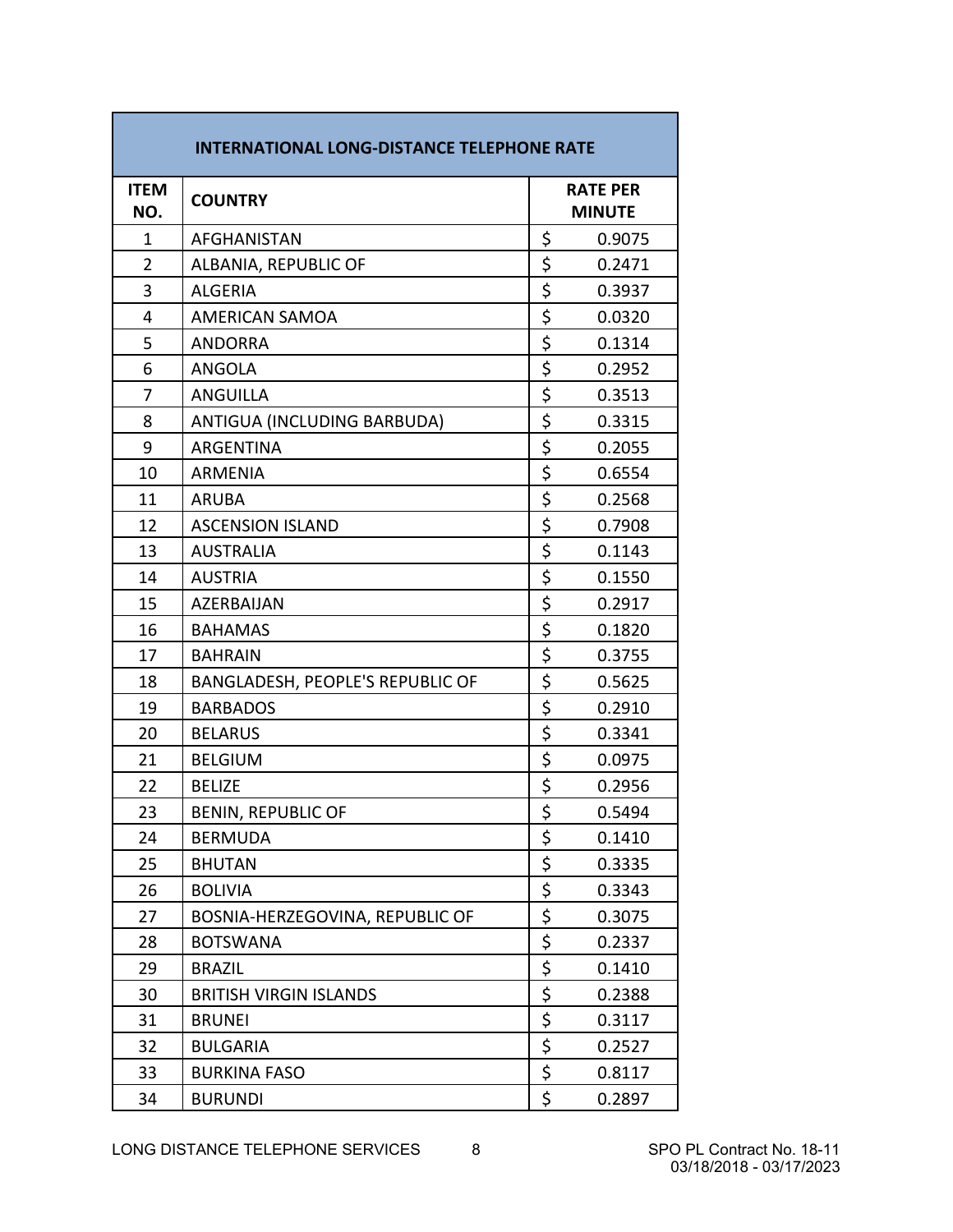| <b>ITEM</b><br>NO. | <b>COUNTRY</b>                                 | <b>RATE PER</b><br><b>MINUTE</b> |        |
|--------------------|------------------------------------------------|----------------------------------|--------|
| 35                 | <b>CAMBODIA</b>                                | \$                               | 1.0835 |
| 36                 | CAMEROON, REPUBLIC OF                          | \$                               | 0.4127 |
| 37                 | <b>CANADA</b>                                  | \$                               | 0.0788 |
| 38                 | <b>CAPE VERDE ISLANDS</b>                      | \$                               | 0.4463 |
| 39                 | <b>CAYMAN ISLANDS</b>                          | \$                               | 0.2104 |
| 40                 | <b>CENTRAL AFRICAN REPUBLIC</b>                | \$                               | 0.4308 |
| 41                 | <b>CHAD, REPUBLIC OF</b>                       | \$                               | 0.9156 |
| 42                 | <b>CHILE</b>                                   | \$                               | 0.0818 |
| 43                 | CHINA, PEOPLE'S REPUBLIC OF                    | \$                               | 0.2250 |
| 44                 | <b>COLOMBIA</b>                                | \$                               | 0.3492 |
| 45                 | COMOROS, FEDERAL AND ISLAMIC REPUBLIC OF       | \$                               | 0.5782 |
| 46                 | CONGO, DEMOCRATIC REPUBLIC OF (FORMERLY ZAIRE) | \$                               | 0.5567 |
| 47                 | CONGO, REPUBLIC OF                             | \$                               | 0.5567 |
| 48                 | <b>COOK ISLANDS</b>                            | \$                               | 0.9745 |
| 49                 | <b>COSTA RICA</b>                              | \$                               | 0.1730 |
| 50                 | <b>CROATIA, REPUBLIC OF</b>                    | \$                               | 0.3075 |
| 51                 | <b>CUBA</b>                                    | \$                               | 1.2750 |
| 52                 | <b>CYPRUS</b>                                  | \$                               | 0.2358 |
| 53                 | <b>CZECH REPUBLIC</b>                          | \$                               | 0.1388 |
| 54                 | <b>DENMARK</b>                                 | \$                               | 0.0904 |
| 55                 | <b>DIEGO GARCIA</b>                            | \$                               | 2.7530 |
| 56                 | DJIBOUTI, REPUBLIC OF                          | \$                               | 0.5899 |
| 57                 | <b>DOMINICA</b>                                | \$                               | 0.3357 |
| 58                 | <b>DOMINICAN REPUBLIC</b>                      | \$                               | 0.1373 |
| 59                 | <b>ECUADOR</b>                                 | \$                               | 0.3333 |
| 60                 | EGYPT, ARAB REPUBLIC OF                        | \$                               | 0.2888 |
| 61                 | EL SALVADOR                                    | \$                               | 0.2550 |
| 62                 | EQUATORIAL GUINEA, REPUBLIC OF                 | \$                               | 0.5038 |
| 63                 | <b>ERITREA</b>                                 | \$                               | 1.0044 |
| 64                 | <b>ESTONIA</b>                                 | \$                               | 0.1388 |
| 65                 | <b>ETHIOPIA</b>                                | \$                               | 1.1293 |
| 66                 | <b>FAEROE ISLANDS</b>                          | \$                               | 0.7920 |
| 67                 | <b>FALKLANDS ISLANDS</b>                       | \$                               | 0.7239 |
| 68                 | <b>FIJI ISLANDS</b>                            | \$                               | 0.5719 |
| 69                 | <b>FINLAND</b>                                 | \$                               | 0.0934 |
| 70                 | <b>FRANCE</b>                                  | \$                               | 0.0600 |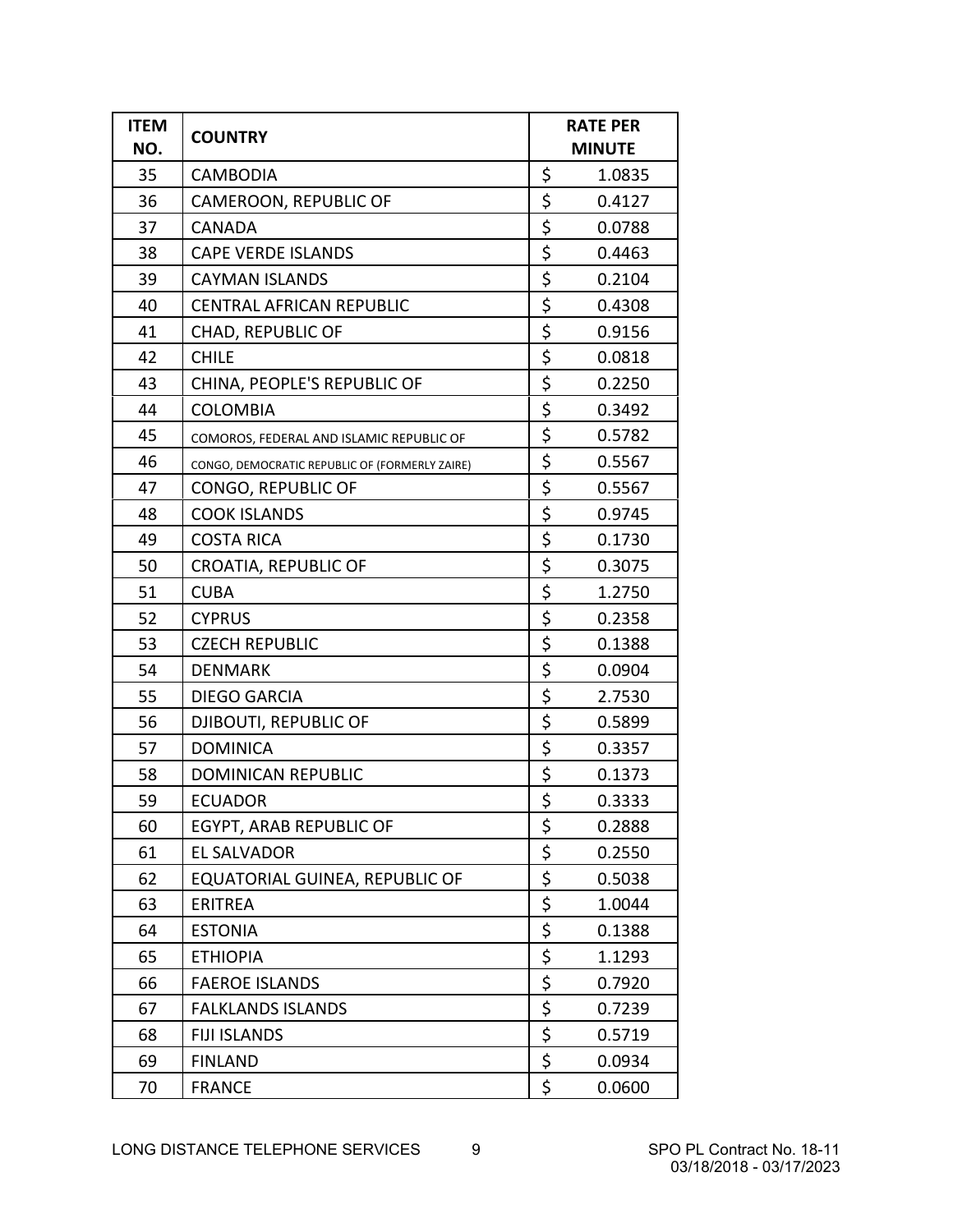| <b>ITEM</b><br>NO. | <b>COUNTRY</b>                                                                       | <b>RATE PER</b><br><b>MINUTE</b> |  |
|--------------------|--------------------------------------------------------------------------------------|----------------------------------|--|
|                    | FRENCH ANTILLES (MARTINIQUE, ST.                                                     |                                  |  |
| 71                 | BARTHELME, AND ST. MARTIN)                                                           | \$<br>0.3231                     |  |
| 72                 | <b>FRENCH GUIANA</b>                                                                 | \$<br>0.3345                     |  |
|                    | FRENCH POLYNESIA (INCLUDING THE                                                      |                                  |  |
| 73                 | <b>ISLANDS OF MOOREA AND TAHITI</b>                                                  | \$<br>0.3764                     |  |
| 74                 | <b>GABON REPUBLIC</b>                                                                | \$<br>0.2827                     |  |
| 75                 | <b>GAMBIA</b>                                                                        | \$<br>0.4363                     |  |
| 76                 | <b>GEORGIA</b>                                                                       | \$<br>0.2878                     |  |
| 77                 | GERMANY, FEDERAL REPUBLIC OF (INCLUDING FORMER<br><b>GERMAN DEMOCRATIC REPUBLIC)</b> | \$<br>0.0975                     |  |
| 78                 | <b>GHANA</b>                                                                         | \$<br>0.3521                     |  |
| 79                 | <b>GIBRALTAR</b>                                                                     | \$<br>0.1667                     |  |
| 80                 | <b>GREECE</b>                                                                        | \$<br>0.1515                     |  |
| 81                 | <b>GREENLAND</b>                                                                     | \$<br>0.6359                     |  |
| 82                 | <b>GRENADA (INCLUDING CARRIACOUAN)</b>                                               | \$<br>0.3681                     |  |
| 83                 | <b>GUADELOUPE</b>                                                                    | \$<br>0.2667                     |  |
| 84                 | <b>GUAM</b>                                                                          | \$<br>0.0320                     |  |
| 85                 | GUANTANAMO (U.S. NAVAL BASE)                                                         | \$<br>0.0320                     |  |
| 86                 | <b>GUATEMALA</b>                                                                     | \$<br>0.3600                     |  |
| 87                 | <b>GUINEA, REPUBLIC OF</b>                                                           | \$<br>0.3336                     |  |
| 88                 | <b>GUINEA-BISSAU</b>                                                                 | \$<br>0.6770                     |  |
| 89                 | <b>GUYANA</b>                                                                        | \$<br>1.0575                     |  |
| 90                 | <b>HAITI</b>                                                                         | \$<br>0.5025                     |  |
| 91                 | <b>HONDURAS</b>                                                                      | \$<br>0.6015                     |  |
| 92                 | <b>HONG KONG</b>                                                                     | \$<br>0.0951                     |  |
| 93                 | <b>HUNGARY</b>                                                                       | \$<br>0.1493                     |  |
| 94                 | <b>ICELAND</b>                                                                       | \$<br>0.1412                     |  |
| 95                 | <b>INDIA</b>                                                                         | \$<br>0.4800                     |  |
| 96                 | <b>INDONESIA</b>                                                                     | \$<br>0.2553                     |  |
| 97                 | <b>IRAN</b>                                                                          | \$<br>0.4425                     |  |
| 98                 | <b>IRAQ</b>                                                                          | \$<br>1.2625                     |  |
| 99                 | <b>IRELAND</b>                                                                       | \$<br>0.0575                     |  |
| 100                | <b>ISRAEL</b>                                                                        | \$<br>0.1605                     |  |
| 101                | <b>ITALY</b>                                                                         | \$<br>0.1200                     |  |
| 102                | <b>IVORY COAST, REPUBLIC OF</b>                                                      | \$<br>0.4583                     |  |
| 103                | <b>JAMAICA</b>                                                                       | \$<br>0.4500                     |  |
| 104                | JAPAN (INCLUDING OKINAWA)                                                            | \$<br>0.1215                     |  |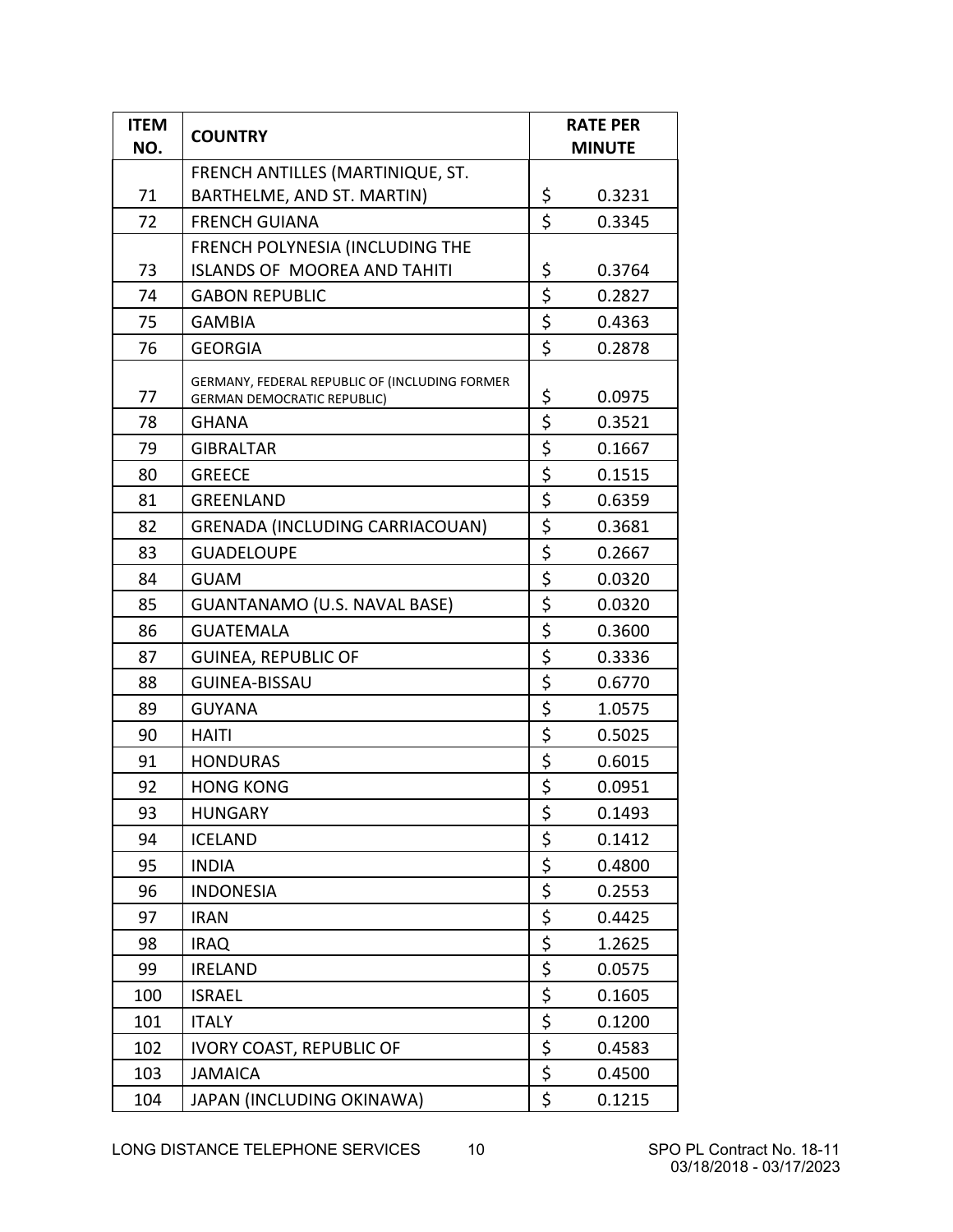| <b>ITEM</b><br>NO. | <b>COUNTRY</b>                            | <b>RATE PER</b><br><b>MINUTE</b> |        |
|--------------------|-------------------------------------------|----------------------------------|--------|
| 105                | <b>JORDAN</b>                             | \$                               | 0.4398 |
| 106                | <b>KAZAKHSTAN</b>                         | \$                               | 0.2990 |
| 107                | KENYA, REPUBLIC OF                        | \$                               | 0.5363 |
| 108                | KIRIBATI                                  | \$                               | 0.7928 |
| 109                | KOREA, DEMOCRATIC PEOPLE'S REPUBLIC OF    | \$                               | 0.8846 |
| 110                | <b>KOREA, REPUBLIC OF</b>                 | \$                               | 0.1365 |
| 111                | <b>KUWAIT</b>                             | \$                               | 0.3217 |
| 112                | <b>KYRGYZSTAN</b>                         | \$                               | 0.3294 |
| 113                | LAOS                                      | \$                               | 0.6045 |
| 114                | LATVIA                                    | \$                               | 0.2664 |
| 115                | <b>LEBANON</b>                            | \$                               | 0.3375 |
| 116                | <b>LESOTHO</b>                            | \$                               | 0.2499 |
| 117                | LIBERIA                                   | \$                               | 0.2807 |
| 118                | LIBYAN ARAB PEOPLE'S SOCIALIST JAMAHIRIYA | \$                               | 0.3061 |
| 119                | LIECHTENSTEIN                             | \$                               | 0.1096 |
| 120                | LITHUANIA                                 | \$                               | 0.2576 |
| 121                | <b>LUXEMBOURG</b>                         | \$                               | 0.1125 |
| 122                | <b>MACAO</b>                              | \$                               | 0.2822 |
| 123                | MACEDONIA, FORMER YUGOSLAV REPUBLIC OF    | \$                               | 0.4350 |
| 124                | MADAGASCAR, REPUBLIC OF                   | \$                               | 0.6871 |
| 125                | <b>MALAWI</b>                             | \$                               | 0.3236 |
| 126                | <b>MALAYSIA</b>                           | \$                               | 0.0897 |
| 127                | MALDIVES, REPUBLIC OF                     | \$                               | 0.5785 |
| 128                | MALI, REPUBLIC OF                         | \$                               | 0.6882 |
| 129                | <b>MALTA</b>                              | \$                               | 0.2529 |
| 130                | <b>MARSHALL ISLANDS</b>                   | \$                               | 0.4812 |
| 131                | MAURITANIA, ISLAMIC REPUBLIC OF           | \$                               | 0.6219 |
| 132                | <b>MAURITIUS</b>                          | \$                               | 0.4589 |
| 133                | <b>MAYOTE ISLAND</b>                      | \$                               | 0.5782 |
| 134                | <b>MEXICO</b>                             | \$                               | 0.1800 |
| 135                | MICRONESIA, FEDERATED STATES OF           | \$                               | 0.7560 |
| 136                | <b>MOLDOVA</b>                            | \$                               | 0.2570 |
| 137                | <b>MONACO</b>                             | \$                               | 0.1462 |
| 138                | <b>MONGOLIA</b>                           | \$                               | 0.4074 |
| 139                | <b>MONTSERRAT</b>                         | \$                               | 0.6705 |
| 140                | MOROCCO, KINGDOM OF                       | \$                               | 0.6228 |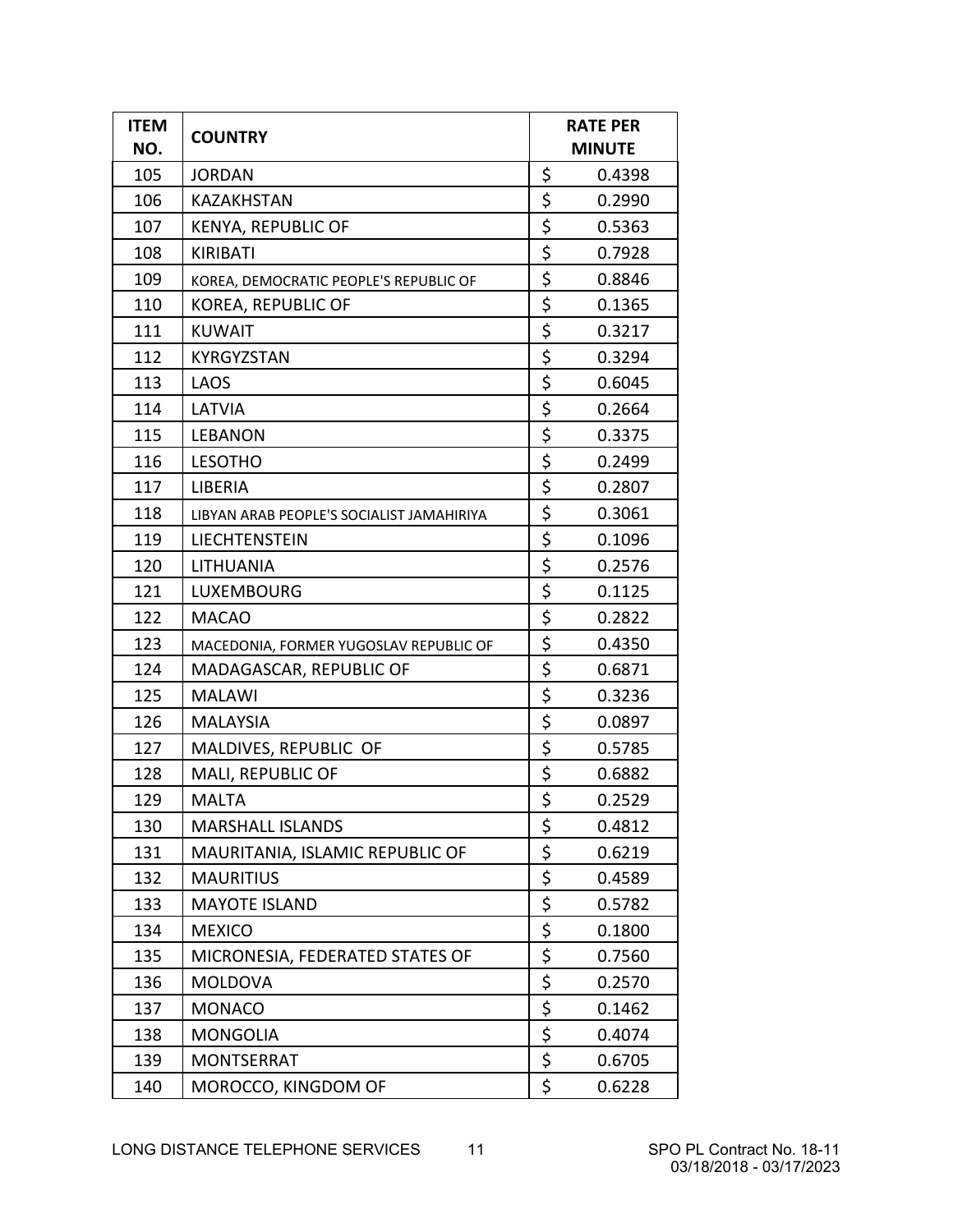| <b>ITEM</b><br>NO. | <b>COUNTRY</b>                                                                   | <b>RATE PER</b><br><b>MINUTE</b> |        |
|--------------------|----------------------------------------------------------------------------------|----------------------------------|--------|
| 141                | MOZAMBIQUE                                                                       | \$                               | 0.3559 |
| 142                | <b>MYANMAR</b>                                                                   | \$                               | 0.5201 |
| 143                | <b>NAMIBIA</b>                                                                   | \$                               | 0.2346 |
| 144                | <b>NAURU</b>                                                                     | \$                               | 0.8205 |
| 145                | <b>NEPAL</b>                                                                     | \$                               | 0.5068 |
| 146                | <b>NETHERLANDS</b>                                                               | \$                               | 0.0548 |
| 147                | NETHERLANDS ANTILLES (BONAIRE, CURACAO,<br>SABA, ST. EUSTATIUS, AND ST. MAARTEN) | \$                               | 0.2414 |
| 148                | <b>NEW CALEDONIA</b>                                                             | \$                               | 0.6009 |
| 149                | NEW ZEALAND (INCLUDING CHATHAM ISLAND)                                           | \$                               | 0.1177 |
| 150                | <b>NICARAGUA</b>                                                                 | \$                               | 0.4517 |
| 151                | NIGER, REPUBLIC OF                                                               | \$                               | 0.4269 |
| 152                | NIGERIA, FEDERAL REPUBLIC OF                                                     | \$                               | 0.6668 |
| 153                | <b>NIUE</b>                                                                      | \$                               | 1.7603 |
| 154                | NORTHERN MARIANA ISLANDS (SAIPAN, ETC.)                                          | \$                               | 0.0320 |
| 155                | NORWAY (INCLUDING SVALBARD)                                                      | \$                               | 0.0996 |
| 156                | <b>OMAN</b>                                                                      | \$                               | 0.6572 |
| 157                | <b>PAKISTAN</b>                                                                  | \$                               | 0.4232 |
| 158                | PALAU, REPUBLIC OF                                                               | \$                               | 0.6714 |
| 159                | PANAMA, REPUBLIC OF                                                              | \$                               | 0.2745 |
|                    | PAPUA NEW GUINEA (ADMIRALTY                                                      |                                  |        |
|                    | ISLANDS, BOUGAINVILLE, NEW BRITAIN,                                              |                                  |        |
| 160                | AND NEW IRELAND)                                                                 | \$                               | 0.3418 |
| 161                | PARAGUAY                                                                         | \$                               | 0.3109 |
| 162                | <b>PERU</b>                                                                      | \$                               | 0.2924 |
| 163                | <b>PHILIPPINES</b>                                                               | \$                               | 0.2025 |
| 164                | PITCAIRN ISLAND                                                                  | \$                               | 0.1177 |
| 165                | POLAND, REPUBLIC OF                                                              | \$                               | 0.1350 |
|                    | PORTUGAL (INCLUDING AZORES AND                                                   |                                  |        |
| 166                | MADEIRA ISLANDS)                                                                 | \$                               | 0.1103 |
| 167                | <b>PUERTO RICO</b>                                                               | \$                               | 0.0320 |
| 168                | QATAR                                                                            | \$                               | 0.3735 |
| 169                | <b>REUNION ISLAND</b>                                                            | \$                               | 0.4070 |
| 170                | <b>ROMANIA</b>                                                                   | \$                               | 0.3340 |
| 171                | <b>RUSSIA</b>                                                                    | \$                               | 0.2550 |
| 172                | <b>RWANDA</b>                                                                    | \$                               | 0.8028 |
| 173                | <b>SAN MARINO</b>                                                                | \$                               | 0.1385 |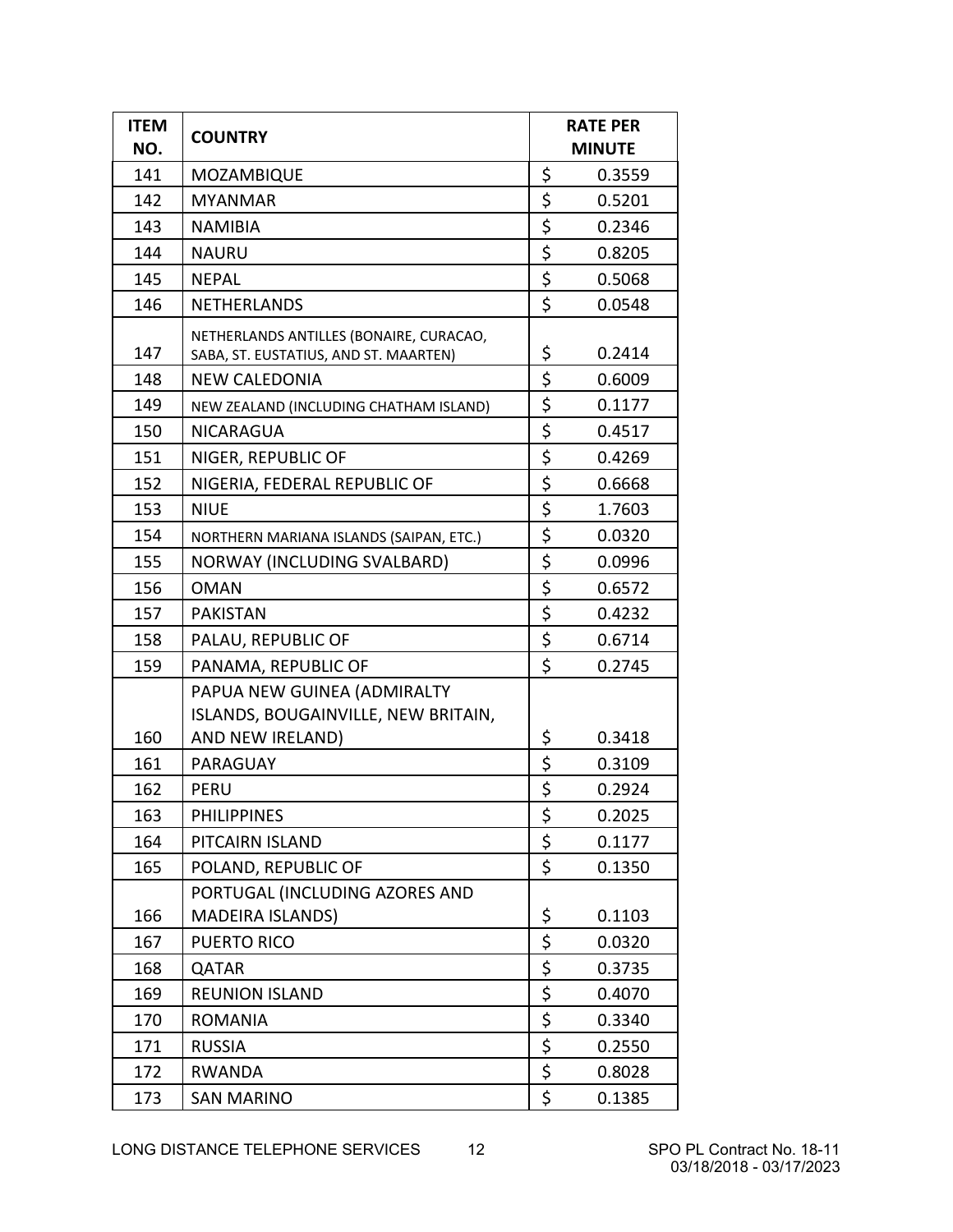| <b>ITEM</b><br>NO. | <b>COUNTRY</b>                                                            | <b>RATE PER</b><br><b>MINUTE</b> |        |
|--------------------|---------------------------------------------------------------------------|----------------------------------|--------|
| 174                | <b>SAO TOME</b>                                                           | \$                               | 1.3125 |
| 175                | SAUDIA ARABIA                                                             | \$                               | 0.4425 |
| 176                | SENEGAL, REPUBLIC OF                                                      | \$                               | 0.5509 |
| 177                | <b>SEYCHELLES ISLANDS</b>                                                 | \$                               | 0.5118 |
| 178                | <b>SIERRA LEONE</b>                                                       | \$                               | 0.5579 |
| 179                | SINGAPORE, REPUBLIC OF                                                    | \$                               | 0.0966 |
| 180                | <b>SLOVAKIA</b>                                                           | \$                               | 0.2187 |
| 181                | SLOVENIA, REPUBLIC OF                                                     | \$                               | 0.2246 |
| 182                | <b>SOLOMON ISLANDS</b>                                                    | \$                               | 1.3368 |
| 183                | <b>SOMALI REPUBLIC</b>                                                    | \$                               | 1.7099 |
| 184                | SOUTH AFRICA, REPUBLIC OF                                                 | \$                               | 0.3375 |
| 185                | SPAIN (INCLUDING BALEARIC ISLANDS,<br>CANARY ISLANDS, CEUTA, AND MELILLA) | \$                               | 0.0675 |
| 186                | SRI LANKA, DEMOCRATIC SOCIALIST<br><b>REPUBLIC OF</b>                     | \$                               | 0.5709 |
| 187                | ST. HELENA                                                                | \$                               | 0.6783 |
| 188                | ST. KITTS/NEVIS                                                           | \$                               | 0.3083 |
| 189                | ST. LUCIA                                                                 | \$                               | 0.3063 |
| 190                | <b>ST. PIERRE &amp; MIQUELON</b>                                          | \$                               | 0.4365 |
| 191                | ST. VINCENT & THE GRENADINES                                              | \$                               | 0.3375 |
| 192                | <b>SUDAN</b>                                                              | \$                               | 0.6936 |
| 193                | SURINAME, REPUBLIC OF                                                     | \$                               | 0.7955 |
| 194                | SWAZILAND                                                                 | \$                               | 0.2289 |
| 195                | <b>SWEDEN</b>                                                             | \$                               | 0.0540 |
| 196                | SWITZERLAND                                                               | \$                               | 0.0600 |
| 197                | <b>SYRIAN ARAB REPUBLIC</b>                                               | \$                               | 0.6711 |
| 198                | <b>TAIWAN</b>                                                             | \$                               | 0.0945 |
| 199                | <b>TAJIKISTAN</b>                                                         | \$                               | 0.4116 |
| 200                | <b>TANZANIA</b>                                                           | \$                               | 0.4352 |
| 201                | <b>THAILAND</b>                                                           | \$                               | 0.2406 |
| 202                | <b>TOGO, REPUBLIC OF</b>                                                  | \$                               | 0.7037 |
| 203                | <b>TONGA ISLANDS</b>                                                      | \$                               | 0.8060 |
| 204                | TRINIDAD & TOBAGO, REPUBLIC OF                                            | \$                               | 0.3525 |
| 205                | <b>TUNISIA</b>                                                            | \$                               | 0.4626 |
| 206                | <b>TURKEY</b>                                                             | \$                               | 0.2849 |
| 207                | <b>TURKMENISTAN</b>                                                       | \$                               | 0.4231 |
| 208                | <b>TURKS &amp; CAICOS ISLANDS</b>                                         | \$                               | 0.3759 |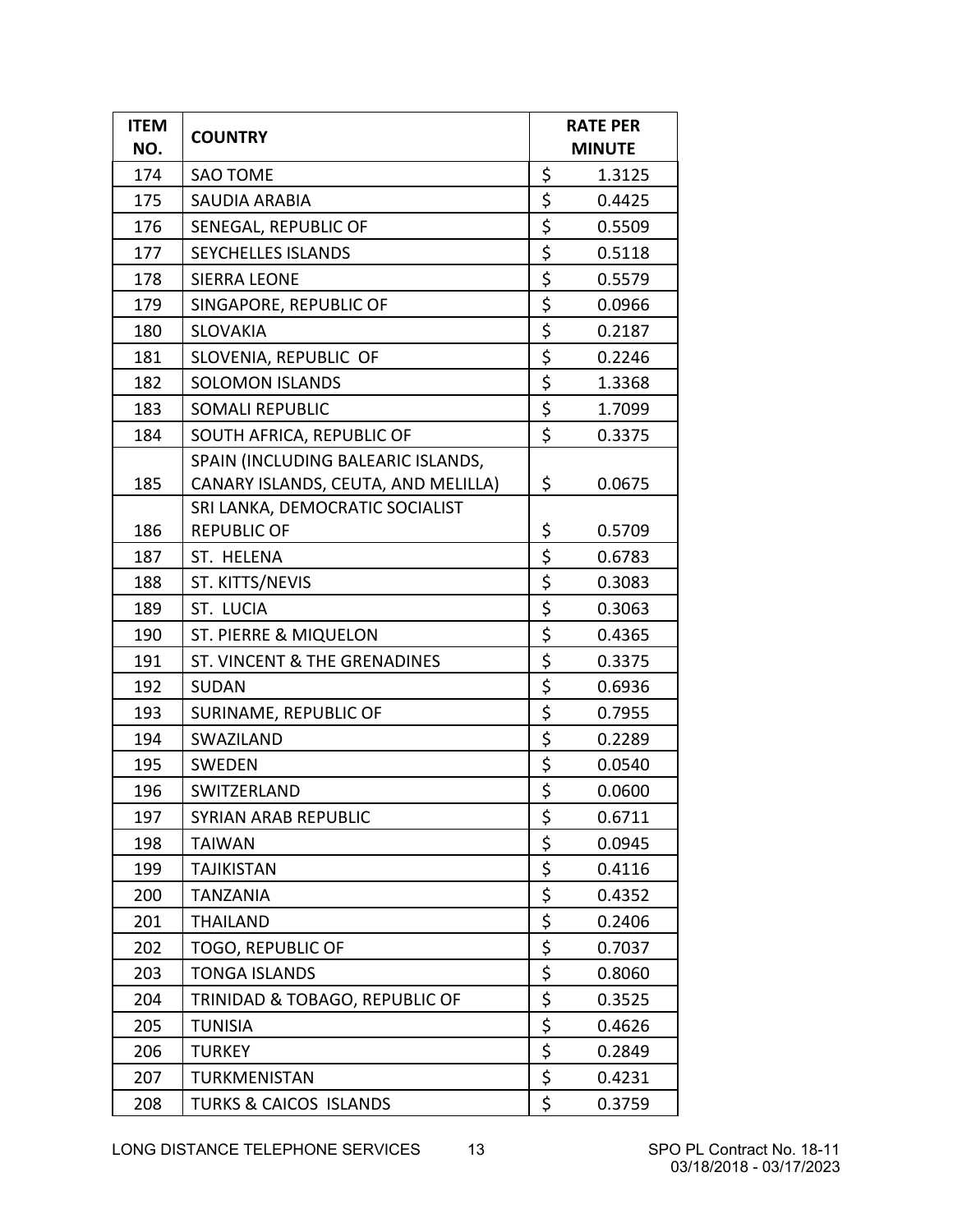| <b>ITEM</b><br>NO. | <b>COUNTRY</b>                                                                                                    | <b>RATE PER</b><br><b>MINUTE</b> |        |
|--------------------|-------------------------------------------------------------------------------------------------------------------|----------------------------------|--------|
| 209                | <b>TUVALU</b>                                                                                                     | \$                               | 0.9770 |
| 210                | <b>UGANDA</b>                                                                                                     | \$                               | 0.3588 |
| 211                | <b>UKRAINE</b>                                                                                                    | \$                               | 0.3675 |
| 212                | UNITED ARAB EMIRATES (ABU DHABI, AJMAN,<br>DUBAI, FUJAIRAH, RAS AL KHAIMAH, SHARJAH, AND<br>UMM AL QUWAIN)        | \$                               | 0.3825 |
| 213                | UNITED KINGDOM (INCLUDING THE CHANNEL<br>ISLANDS, ENGLAND, ISLE OF MAN, NORTHERN<br>IRELAND, SCOTLAND, AND WALES) | \$                               | 0.0563 |
| 214                | <b>U.S. VIRGIN ISLANDS</b>                                                                                        | \$                               | 0.0320 |
| 215                | <b>URUGUAY</b>                                                                                                    | \$                               | 0.3150 |
| 216                | <b>UZBEKISTAN</b>                                                                                                 | \$                               | 0.2732 |
| 217                | VANUATU, REPUBLIC OF                                                                                              | \$                               | 1.7589 |
| 218                | <b>VATICAN CITY</b>                                                                                               | \$                               | 0.1097 |
| 219                | VENEZUELA                                                                                                         | \$                               | 0.2888 |
| 220                | VIETNAM, SOCIALIST REPUBLIC OF                                                                                    | \$                               | 1.1199 |
| 221                | <b>WALLIS &amp; FUTUNA ISLANDS</b>                                                                                | \$                               | 1.6352 |
| 222                | <b>WESTERN SAHARA</b>                                                                                             | \$                               | 0.6678 |
| 223                | <b>WESTERN SAMOA</b>                                                                                              | \$                               | 0.9705 |
| 224                | YEMEN, REPUBLIC OF (INCLUDING ADEN &<br>ALMIRAH)                                                                  | \$                               | 0.6282 |
| 225                | YUGOSLAVIA, FEDERAL REPUBLIC OF                                                                                   | \$                               | 0.4107 |
| 226                | ZAMBIA                                                                                                            | \$                               | 0.6276 |
| 227                | ZIMBABWE                                                                                                          | \$                               | 0.3051 |
| 228                | <b>ARGENTINA - BUENOS AIRES</b>                                                                                   | \$                               | 0.1540 |
| 229                | <b>AUSTRIA - VIENNA</b>                                                                                           | \$                               | 0.1136 |
| 230                | CHRISTMAS/COCO ISLANDS                                                                                            | \$                               | 0.4056 |
| 231                | <b>NAKHODKA</b>                                                                                                   | \$                               | 1.3244 |
| 232                | <b>PALESTINE</b>                                                                                                  | \$                               | 0.1463 |
| 233                | PERU/LIMA                                                                                                         | \$                               | 0.2175 |
| 234                | SOUTH AFRICA - JOHANNESBURG                                                                                       | \$                               | 0.3032 |